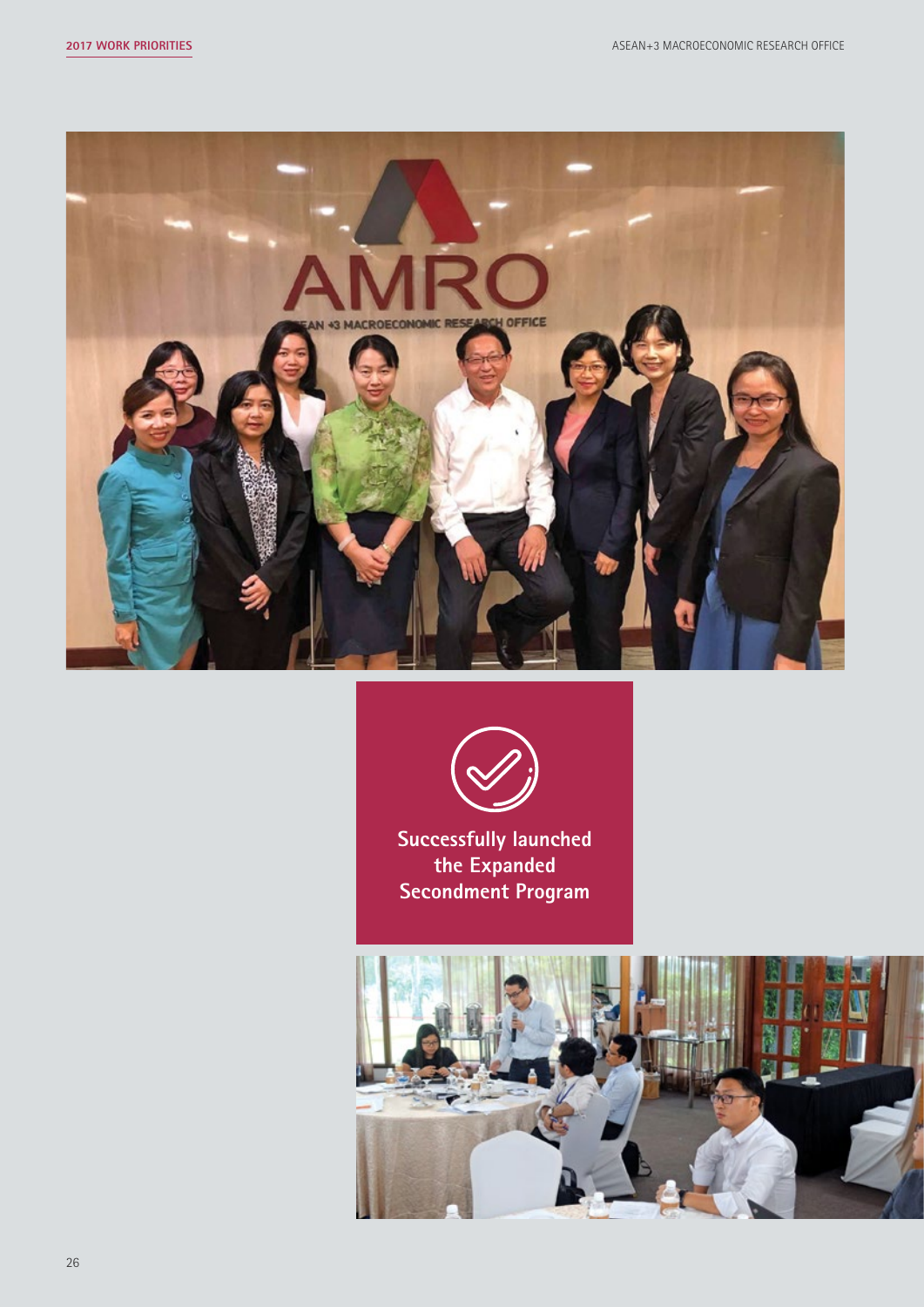

**Introduced the Research Collaboration Program**





# 2017 Work Priorities **Stepping Up Efforts for Regional Capacity Building**

AMRO's Technical Assistance (TA) Program takes into consideration the development stage, country-specific environment and policy priorities of ASEAN+3 members. This ensures that needs of members are met under the TA Framework. Launched in 2016, the TA Program entered its implementation stage following financing contributions into the AMRO TA Trust Funds from the Ministry of Finance, China (CMOF); the Ministry of Finance, Japan (JMOF); and KMOSF. The TA Program provides a platform to strengthen members' macroeconomic surveillance capacities, facilitate knowledge sharing among members and other international organizations, as well as leverage on synergies with other TA providers, such as the IMF and ASEAN Secretariat (ASEC) to ensure effective and efficient capacity building for members.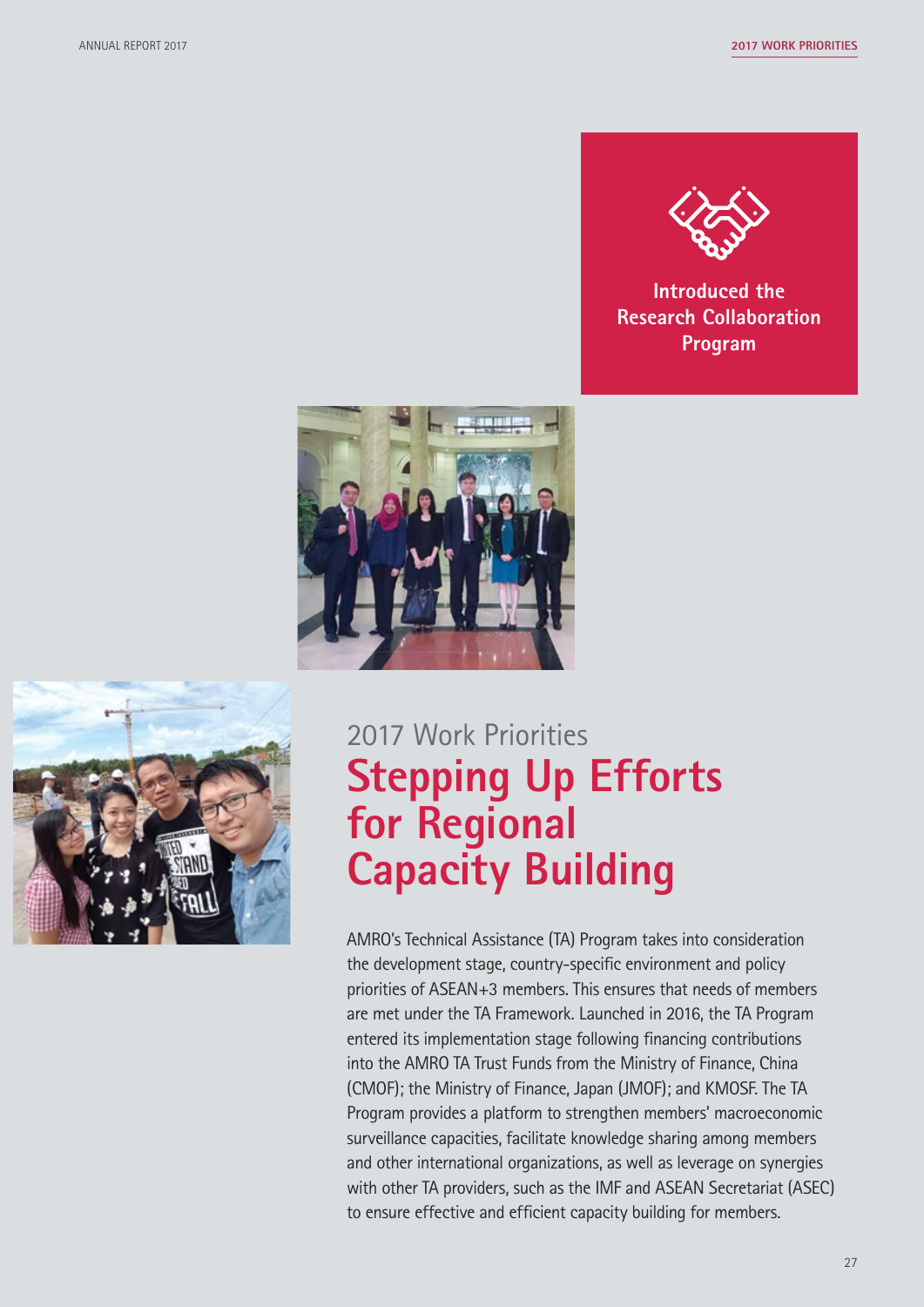# **Progress and New Initiatives under the TA Program**

### **Secondment Program**

In line with the main objective of the TA Program to improve and bolster macroeconomic surveillance capacities of its members, AMRO has hosted a number of secondees from its members through the Secondment Program. The said program sees AMRO providing secondees with on-the-job training opportunities at the AMRO office as well as during AMRO's Annual Staff Consultation Visits to the member economies. In addition, AMRO's Senior Management also encourages all secondees to attend relevant macroeconomic and financial courses organized by the IMF-Singapore Regional Training Institute (STI), riding on the cooperation between AMRO and IMF-STI.

In 2017, AMRO received seven secondees from seven parent organizations, namely, the Ministry of Economy and Finance, Cambodia; the National Bank of Cambodia; the Ministry of Finance, Lao PDR; the Bank of Lao PDR; the Ministry of Planning and Finance, Myanmar; the State Bank of Vietnam; and the Ministry of Finance, Vietnam.

In June, AMRO further launched the Expanded Secondment Program (ESP), opening the opportunity for members to second their experienced staff to AMRO for a few years to augment AMRO's expertise and capabilities, increasing its staff capacity.

# **Messages from Secondees of the 2017 Secondment Program**

## **Oudom Cheng, National Bank of Cambodia**

I would like to sincerely thank AMRO for providing me with a great opportunity to receive on-the-job-training for one year from January 2017 to January 2018. During this period, I was privileged to be involved in every process of country surveillance – supporting routine monitoring of macroeconomic and financial sectors, joining Staff Annual Consultation Visits, as well as conducting researches on topics relevant to the Annual Consultation Reports. In addition, the discussions I had with economists at AMRO have given me a deeper understanding and insights to suitable approaches for analyzing economic and financial conditions. I look forward to utilizing what I have learned in AMRO to contribute to the surveillance works at the National Bank of Cambodia when I return to Cambodia.

## **Giang Huong Nguyen, State Bank of Vietnam**

The six-month secondment at AMRO from January to July 2017 was a really great experience for me. I had the opportunity to participate in both AMRO's CMIM support activities and macroeconomic surveillance activities for ASEAN+3 members. As a result, I have gained a much deeper understanding of the CMIM and CMIM-related issues, macroeconomic surveillance activities and AMRO's role in fulfilling such functions. In particular, my participation in the preparation for Taskforce (TF) meetings and the 8<sup>th</sup> CMIM test run allowed me to experience first-hand the actual process of CMIM activation, and become more aware of AMRO's role in the CMIM activation process as well as all technical issues relevant to the CMIM Agreement and OG. Taking part in AMRO's interim visit to Vietnam had also provided insights to AMRO's macroeconomic surveillance activities, the coordination process between AMRO and its members as well as emerging issues facing members. In addition, I was honored to be able to learn from AMRO's AP, Director, Chief Economist, Group Heads, colleagues and consultants. Their sharing has honed my skills in conducting researches and making presentations. I am confident that the knowledge I have acquired from AMRO pertaining to the GFSN and the macroeconomic surveillance activities will help me significantly in my current work at the Department of International Cooperation of the State Bank of Vietnam. From the bottom of my heart, I would like to sincerely thank AMRO for giving me such a wonderful opportunity.



*Ms Giang Huong Nguyen (first from right) and Mr Oudom Cheng (third from right) present on their experience and contribution at AMRO in 2017.*